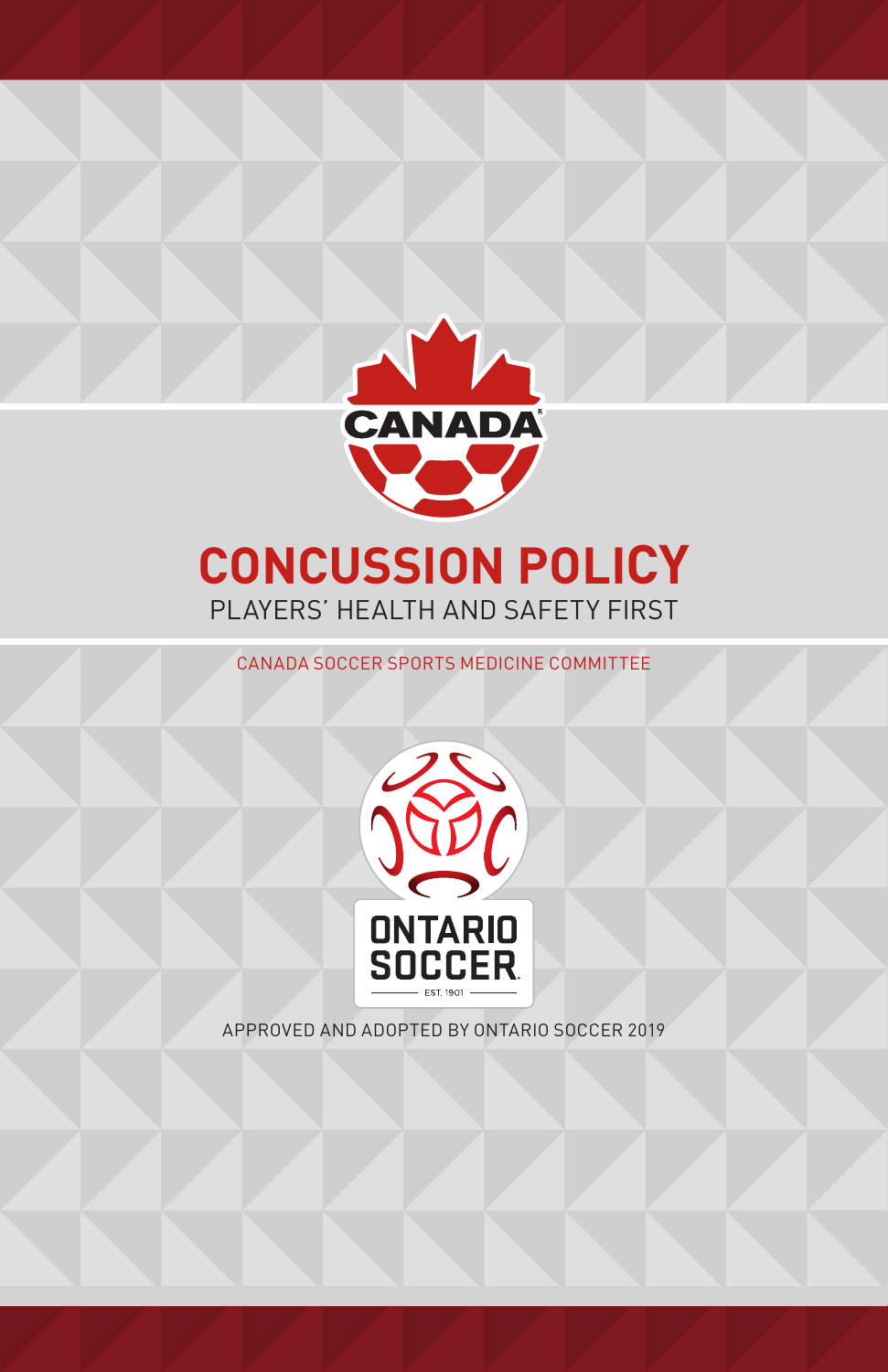# **NOTE TO PROVINCIAL, TERRITORIAL AND LOCAL SOCCER ORGANIZATIONS**

As part of a pre-season concussion education strategy, we recommended:

- 1. Our players and parents/guardians should review as a minimum, the Summary section of this document, OR both the Respond and Recognize sections of this document (recommended) as part of their soccer registration process.
- 2. All participants in our sport should be encouraged to familiarize themselves with the entirety of our Concussion Guidelines.

Baseline (pre-season) testing of youth (<18 years) and adult recreational athletes using any tool or combination of tools is not required for post-injury care of those who sustain a suspected or diagnosed concussion and is not recommended.

For the communication between physicians and soccer coaches, team officials and clubs we recommend using: Canada Soccer's Concussion Assessment Report, available @ canadasoccer.com.

Generic concussion reporting letters are also available through Parachute Canada:

http://www.parachutecanada.org/downloads/injurytopics/Medical-Assessment-Letter\_ Parachute.pdf & http://www.parachutecanada.org/downloads/injurytopics/Medical-Clearance-Letter\_Parachute.pdf





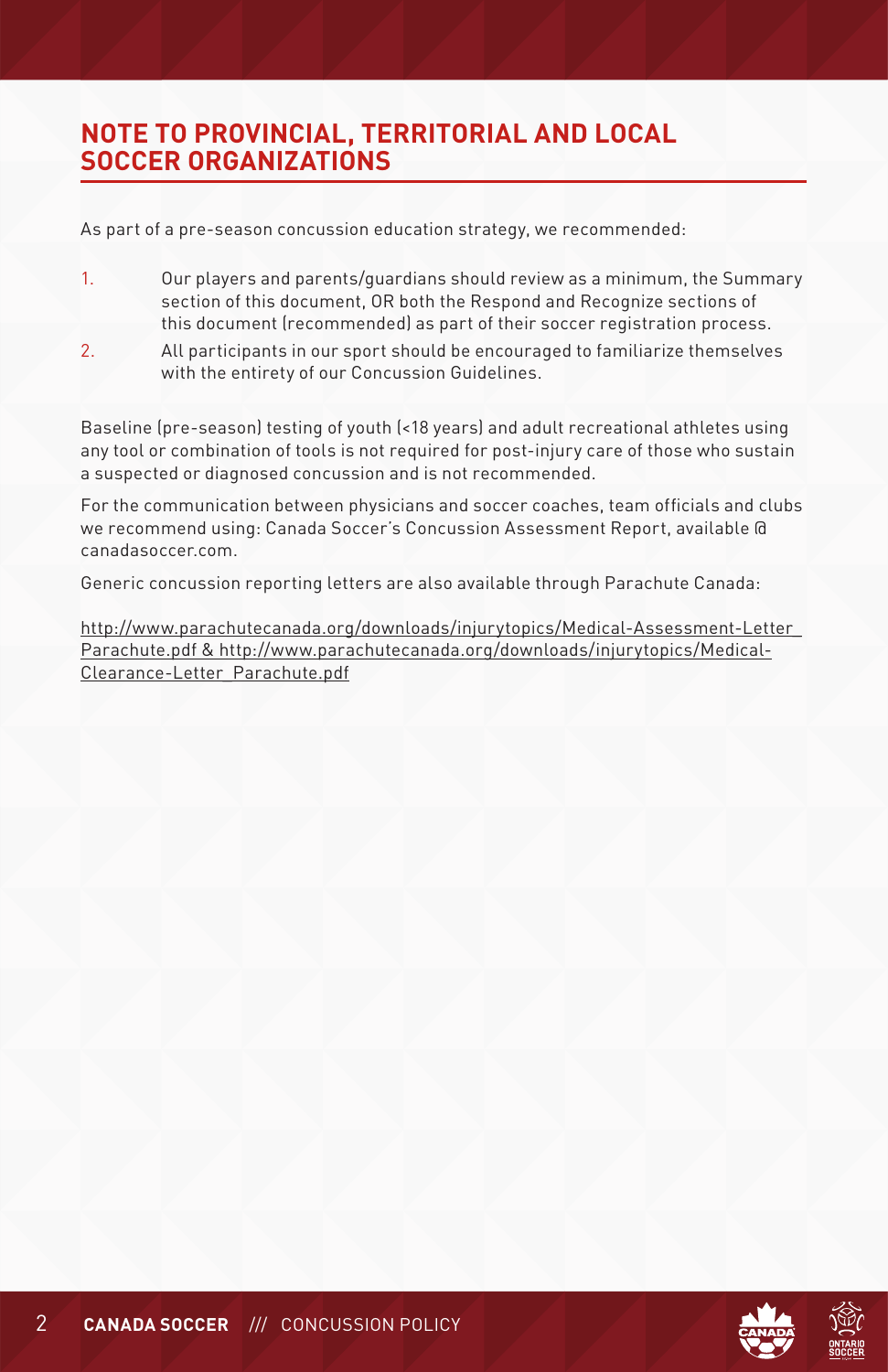# **SUMMARY**

A concussion is a brain injury.

All concussions should be regarded as potentially serious.

Most concussions recover completely with correct management.

Incorrect management of a concussion can lead to further injury.

Concussions should be managed according to current guidelines.

Anyone with suspected concussion following an injury must be immediately removed from playing or training and receive a prompt assessment by a medical doctor or nurse practitioner.

Concussions are managed by licensed health care professionals working within their scope of practice and expertise.

Concussions are managed by a limited period of rest followed by avoiding physical and brain activities that make concussive symptoms worse, and once concussion related symptoms have resolved, a step-wise return to school, work and sports-related activities.

Return to education or work must take priority over return to playing soccer.

Concussion symptoms must have completely resolved and documented medical clearance completed by a medical doctor or nurse practitioner must be received before resuming full contact practice or game play.

The recurrence of concussion symptoms subsequent to the return to full contact practice or game play requires removal from training or playing and reassessment.



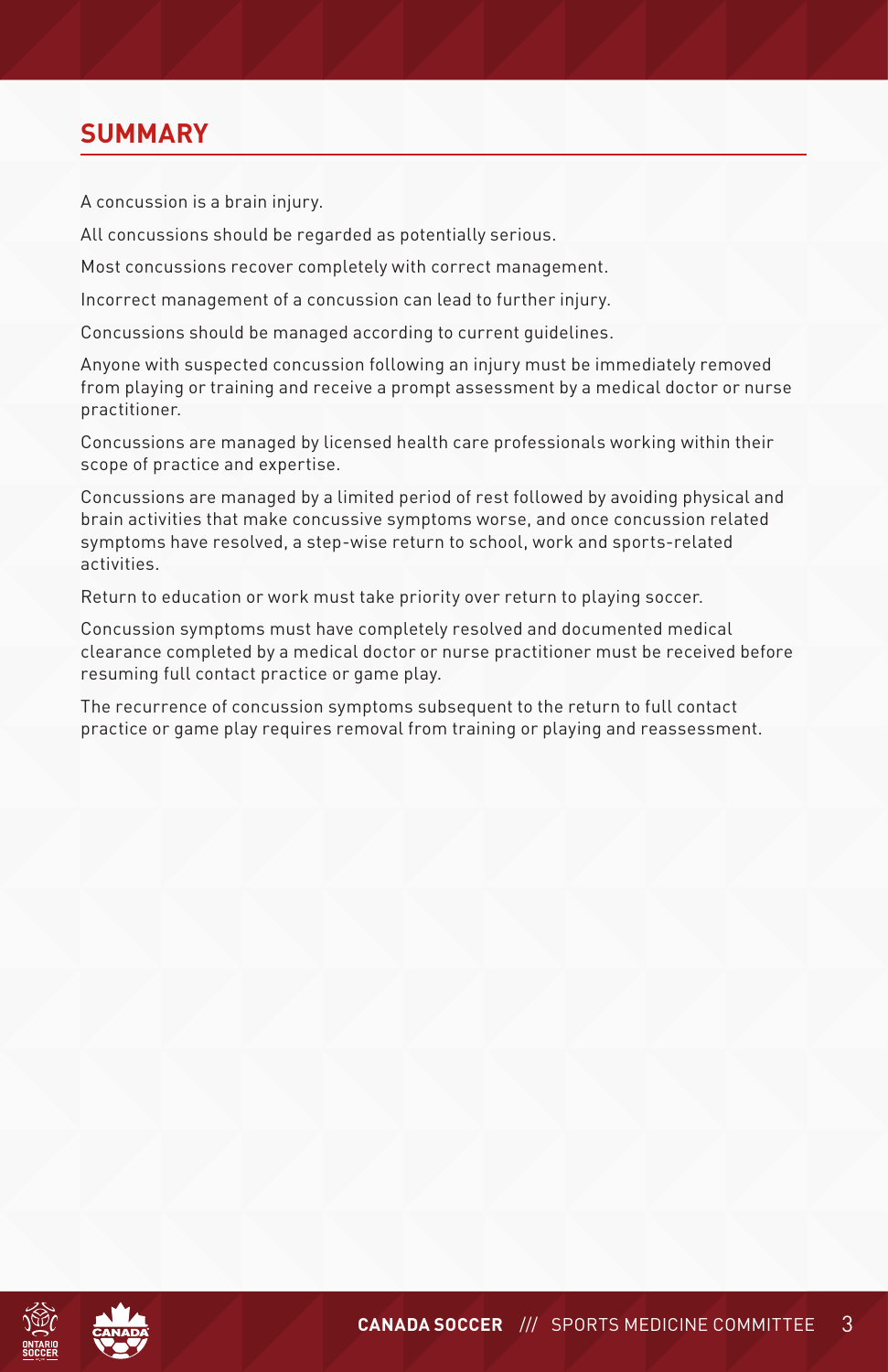# **CANADA SOCCER CONCUSSION POLICY**

### **THE FINE PRINT**

This policy is intended for those managing concussion in soccer at all levels. Professional and National level players typically have access to an enhanced level of medical care, which means that their concussion and their return to play can be managed in a more closely monitored way.

The Policy is based on current evidence and examples of best practice taken from soccer organizations around the world and other sports, including the Football Association, the Scottish FA, World Rugby, and the Canadian Concussion Collaborative. They are consistent with The Canadian Guideline on Concussion in Sport, (Toronto: Parachute, 2017) and the current Consensus Statement on Concussion in Sport issued by the Fifth International Conference on Concussion in Sport, Berlin 2017. The Policy has been reviewed and is approved by Canada Soccer Sports Medicine Committee.

While this policy aims to reflect 'best practice', it must be recognized that there is a current lack of evidence with respect to their effectiveness in preventing long-term harm. Canada Soccer Sports Medicine Committee will continue to monitor research and consensus in the area of concussion and update its policies accordingly.

This version was adopted by Canada Soccer in 2018.

# **ADDITIONAL RESOURCES**

# **WEBSITES**

Sport Information Resource Centre (SIRC): *http://sirc.ca/resources/concussion*

Coaching Association of Canada: Making Head Way Concussion eLearning Series: *https://www.coach.ca/concussion-awareness-s1636*1

Parachute: *www.parachutecanada.org/concussion*

Concussion Awareness Training Tool: *www.cattonline.com*

Ontario Ministry of Health Concussion Resources: *http://www.health.gov.on.ca/en/public/programs/concussions/*

## **VIDEOS**

Dr. Mike Evans Health Lab – Concussions: *https://www.reframehealthlab.com/concussions/*

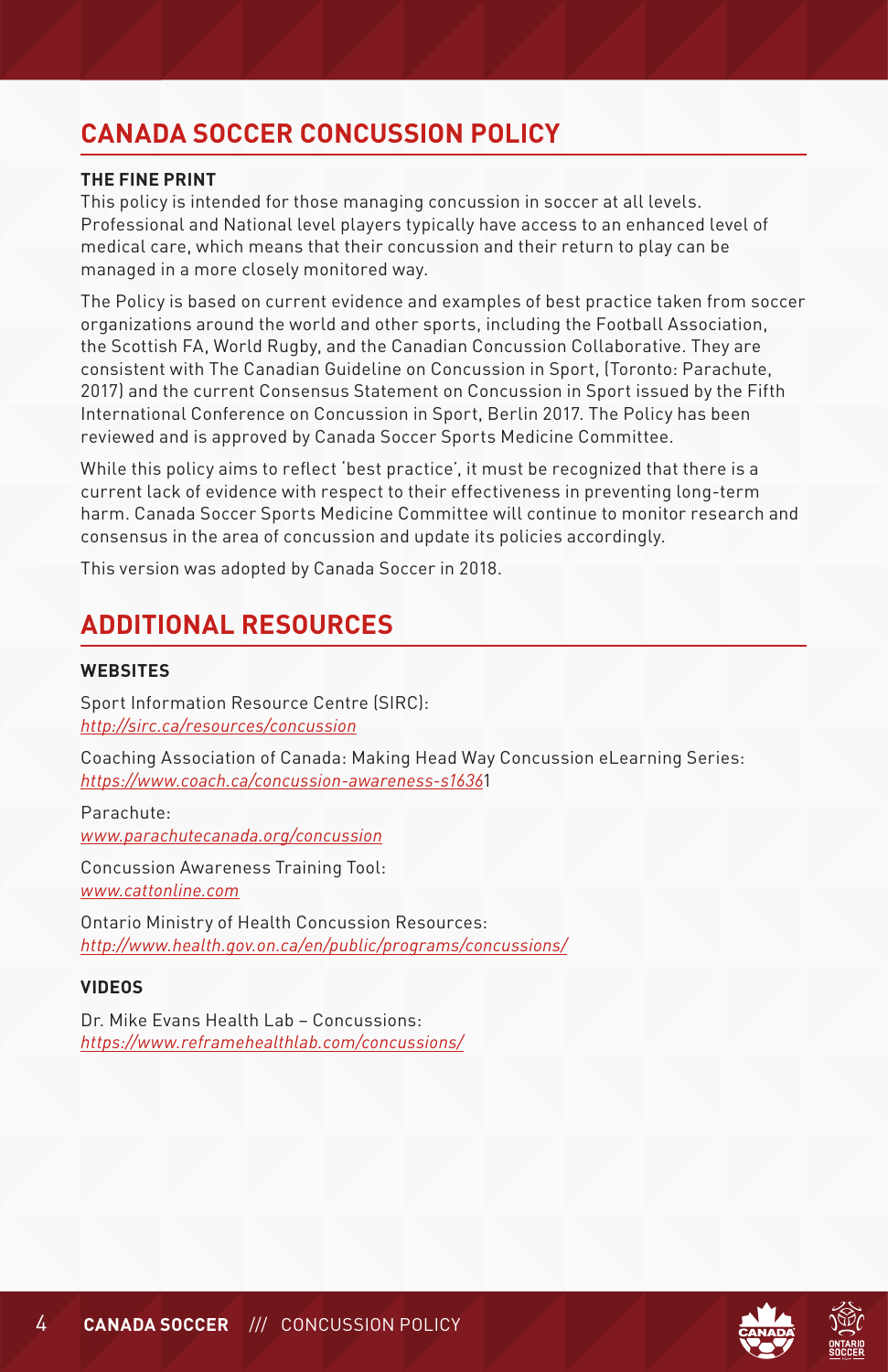# **RESPOND -** WE ALL NEED TO PLAY A PART IN THE RECOGNITION AND MANAGEMENT OF CONCUSSION

As Canadians, we have a heightened awareness of concussions, related to increased media coverage of this brain injury with its range of outcomes, incidents involving high profile athletes with concussion, and increasing understanding of the consequences of repetitive brain trauma, primarily within professional sports.

# **WHAT IS A "CONCUSSION"?**

Concussion is an injury to the brain resulting in a disturbance of brain function involving thinking and behavior.

# **WHAT CAUSES CONCUSSION?**

Concussion can be caused by a direct blow to the head or an impact to the body causing rapid movement of the head.

# **ONSET OF SYMPTOMS**

Symptoms of concussion typically appear immediately but may evolve within the first 24-48 hours.

# **WHO IS AT RISK?**

All of our sport's participants (players, but also team staff and officials).

Some soccer participants are at increased risk of concussion:

- Children and adolescents (18 years and under) are more susceptible to brain injury, take longer to recover, and are susceptible to rare dangerous brain complications, which may include death.
- Female soccer players have higher rates of concussion.
- Participants with previous concussion are at increased risk of further concussions - which may take longer to recover.

# **WHAT ARE THE DANGERS OF BRAIN INJURY?**

Failure to recognize and report concussive symptoms or returning to activity with ongoing concussion symptoms set the stage for:

- 1. Cumulative concussive injury
- 2. Second Impact Syndrome'

Second impact syndrome is a rare occurrence. An athlete sustains a brain injury and while still experiencing symptoms (not fully recovered), sustains a second brain injury, which is associated with brain swelling and permanent brain injury or death. Brain swelling may also occur without previous trauma.

Recurrent brain injury is currently implicated in the development of Chronic Traumatic Encephalopathy

Chronic Traumatic Encephalopathy (CTE) is a progressive degenerative brain disease seen in people with a history of brain trauma. For athletes, the brain trauma has been repetitive. Originally described in deceased boxers, it now has been recognized in many sports. Symptoms include difficulty thinking, explosive and aggressive behavior, mood disorder (depression), and movement disorder (parkinsonism).



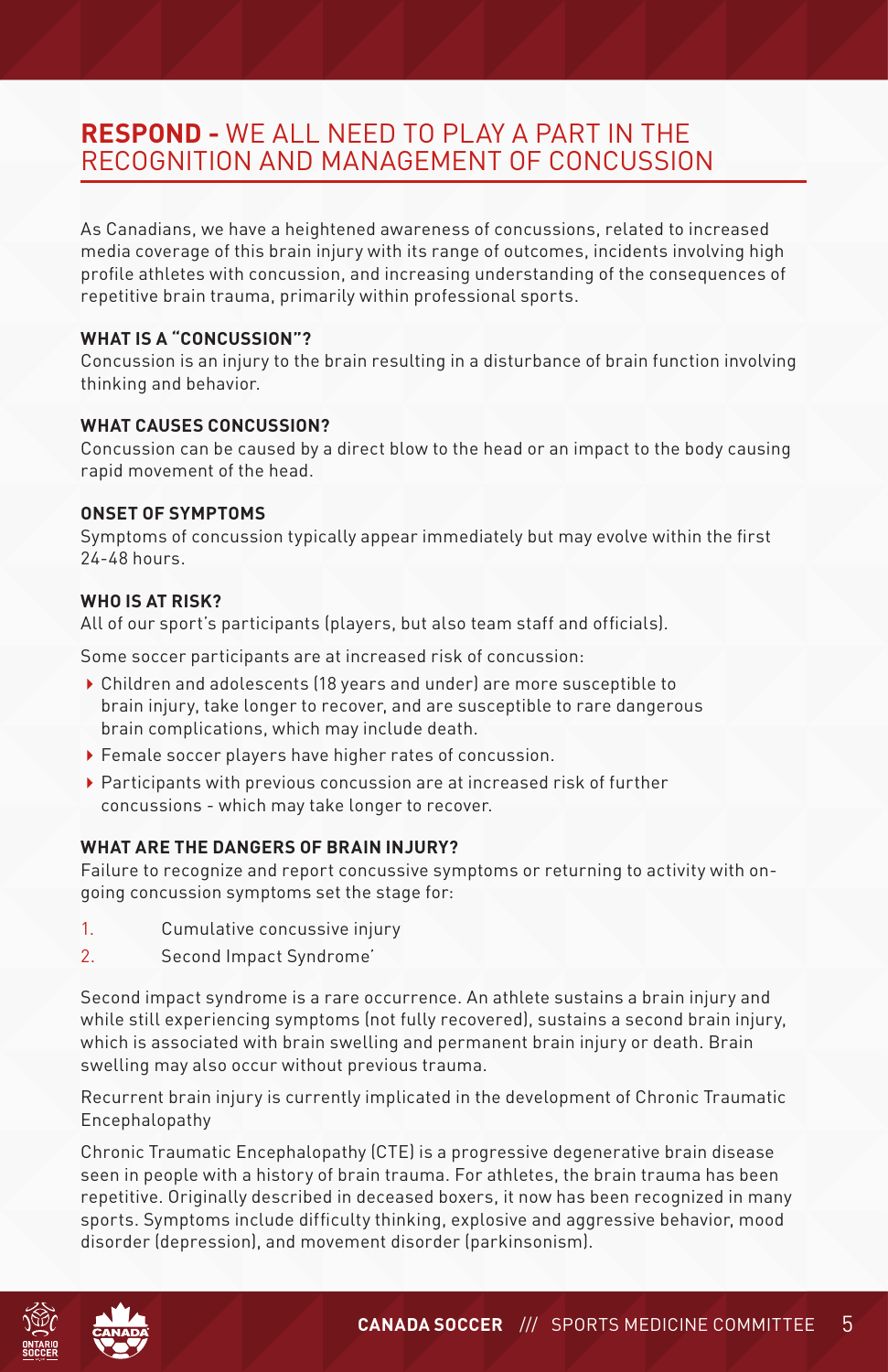# **RECOGNIZE -** LEARN THE SIGNS AND SYMPTOMS OF A CONCUSSION SO YOU UNDERSTAND WHEN A SOCCER PLAYER MIGHT HAVE A SUSPECTED CONCUSSION.

Everyone involved in the game (including side-line staff, coaches, officials, players, parents and guardians of children and adolescents) should be aware of the signs, symptoms and dangers of concussion. If any of the following signs or symptoms are present following an injury the player should be suspected of having concussion and immediately removed from play or training.

*"If in doubt, sit them out."*

*"It is better to miss one game than the whole season."*

### **VISIBLE CLUES OF CONCUSSION – WHAT YOU MAY SEE:**

Any one or more of the following visual clues can indicate a concussion:

- Dazed, blank or vacant look
- ▶ Lying motionless on ground / slow to get up
- Unsteady on feet / balance problems / falling over / poor coordination
- ▶ Loss of consciousness or responsiveness
- ▶ Confused or not aware of play or events
- Grabbing, clutching, or shaking of the head
- Seizure
- More emotional or irritable than normal for that person
- $\blacktriangleright$  Injury event that could have caused a concussion

## **SYMPTOMS OF CONCUSSION - WHAT YOU MAY BE TOLD BY AN INJURED PLAYER:**

The presence of any one or more of the following symptoms may suggest a concussion:

- Headache or "Pressure in head"
- ▶ Dizziness or balance problems
- Mental clouding, confusion, or feeling slowed down
- ▶ Trouble seeing
- Nausea or vomiting
- ▶ Fatique
- Drowsiness or feeling like "in a fog" or difficulty concentrating
- ▶ Sensitivity to light or noise
- Difficulty with reading, learning or work
- Sleep problems: getting asleep, too much or too little
- Emotional / anger / sad / anxious

The Concussion Recognition Tool 5 is valuable for all first responders in recognizing suspected concussion and responding to more severe brain injury or potential neck injury.

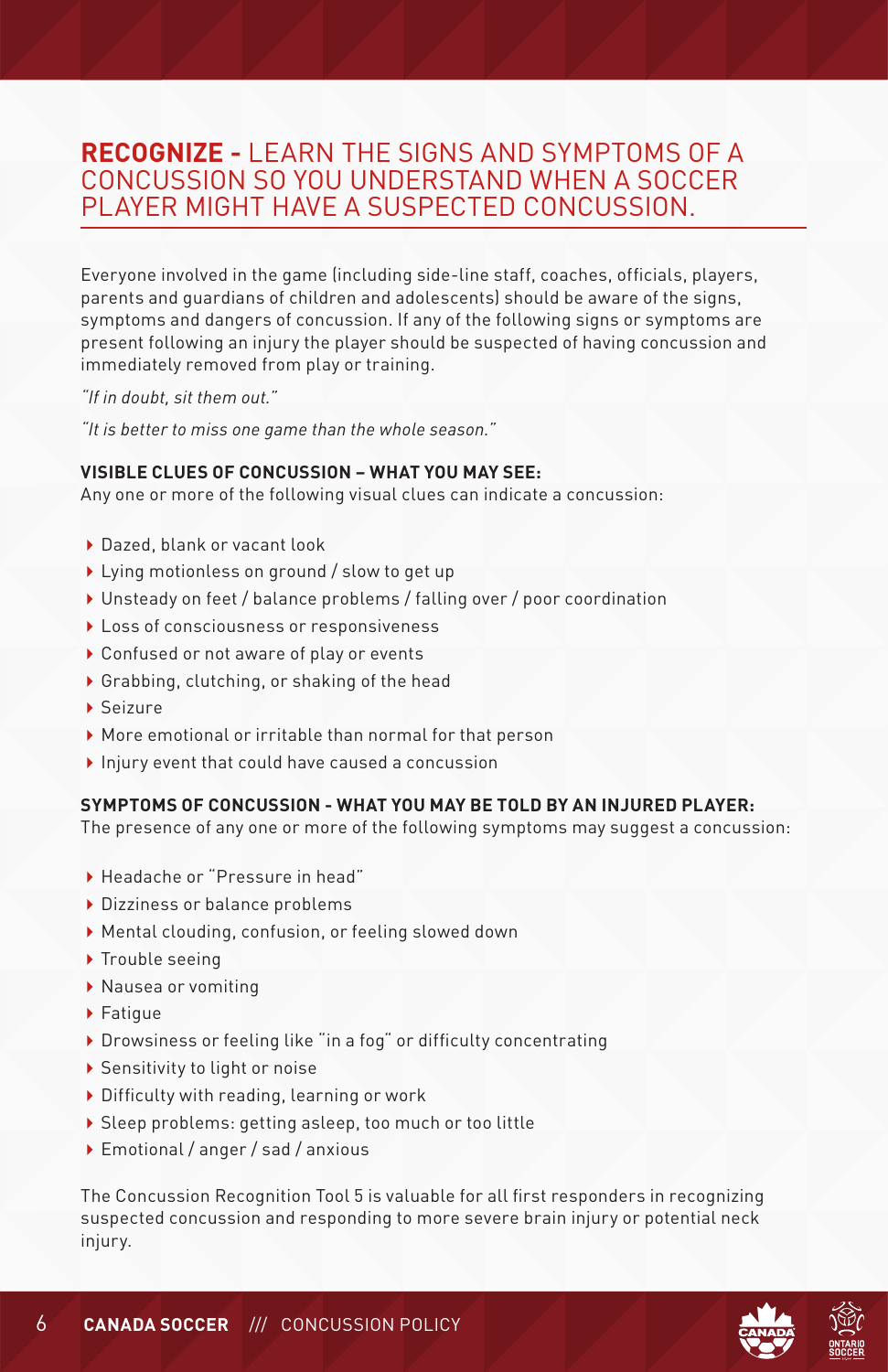



© Concussion in Sport Group 2017 Echemendia RJ, et al. Br J Sports Med 2017;51:872. doi:10.1136/bjsports-2017-097508CRT5

# **CONCUSSION RECOGNITION TOOL 5<sup>®</sup>**

To help identify concussion in children, adolescents and adults



**AI** 

# RECOGNISE & REMOVE

Head impacts can be associated with serious and potentially fatal brain injuries. The Concussion Recognition Tool<br>5 (CRT5) is to be used for the identification of suspected concussion. It is not designed to diagnose concus

# STEP 1: RED FLAGS - CALL AN AMBULANCE

If there is concern after an injury including whether ANY of the following signs are<br>composed from paying and the state of the state of the state of the state of the state of the composed of the<br>composed from play/game/act call an ambulance for urgent medical assessment:

- Neck pain or tenderness - Severe or increasing<br>- nouble vision

Deteriorating<br>conscious state

- · Seizure or convulsion Double vision
- Increasingly restless,<br>agitated or combative · Vomiting
- Do not attempt to move the player<br>(other than required for airway<br>support) unless trained to so do. In all cases, the basic principles<br>of first aid (danger, response,<br>airway, breathing, circulation) Assessment for a spinal<br>cord injury is critical. should be followed. Remember:
	- any other equipment unless Do not remove a helmet or trained to do so safely.

f there are no Red Flags, identification of possible concussion should proceed to the following steps:

# STEP 2: OBSERVABLE SIGNS

- Balance, gait difficulties, motor incoordination, laboured movements stumbling, slow Ţ Visual clues that suggest possible concussion include: confusion, or an inability to respond appropriately Disorientation or to questions Lying motionless on the playing surface Slow to get up after a direct or indirect hit to the head
	- Facial injury after head trauma l, Blank or vacant look

© Concussion in Sport Group 2017

# STEP 3: SYMPTOMS

| ٠ | Headache                | <b>Blurred</b> vision | More emotional | Difficulty                |
|---|-------------------------|-----------------------|----------------|---------------------------|
|   | "Pressure in head"      | Sensitivity to light  | More Irritable | concentrating             |
| ٠ | <b>Balance problems</b> | Sensitivity           | Sadness        | remembering<br>Difficulty |
|   | Nausea or               | to noise              | Nervous or     | Feeling slowed            |
|   | vomiting                | Fatigue or            | anxious        | down                      |
|   | <b>Drowsiness</b>       | low energy            | Neck Pain      | Feeling like              |
|   | <b>Nizzingco</b>        | "Don't feel right"    |                | "in a fog"                |

# STEP 4: MEMORY ASSESSMENT

(IN ATHLETES OLDER THAN 12 YEARS)

| "What team did you play<br>ast week/game?"          | "Did your team win<br>"Which half is it now?" | the last game?"                    |
|-----------------------------------------------------|-----------------------------------------------|------------------------------------|
| "What venue are<br>we at today?"                    |                                               | "Who scored last<br>in this name?" |
| hese questions (modified<br>ailure to answer any of | ppropriately for each<br>port) correctly may  | uggest a concussion:               |

# Athletes with suspected concussion should:

- Not be left alone initially (at least for the first 1-2 hours).
- Not drink alcohol.
- Not use recreational/ prescription drugs.
- Not be sent home by themselves. They need to be with a responsible adult.
- Not drive a motor vehicle until cleared to do so by a healthcare professional.

The CRT5 may be freely copied in its current form for distribution to individuals, teams, groups<br>the Concussion in s. Any reform is the state of the first profession of the concept of the Concussion in S. A<br>the Concussion commercial gain.

ANY ATHLETE WITH A SUSPECTED CONCUSSION SHOULD BE<br>IMMEDIATELY REMOVED FROM PRACTICE OR PLAY AND SHOULD<br>NOT RETURN TO ACTIVITY UNTIL ASSESSED MEDICALLY, EVEN IF THE SYMPTOMS RESOLVE

© Concussion in Sport Group 2017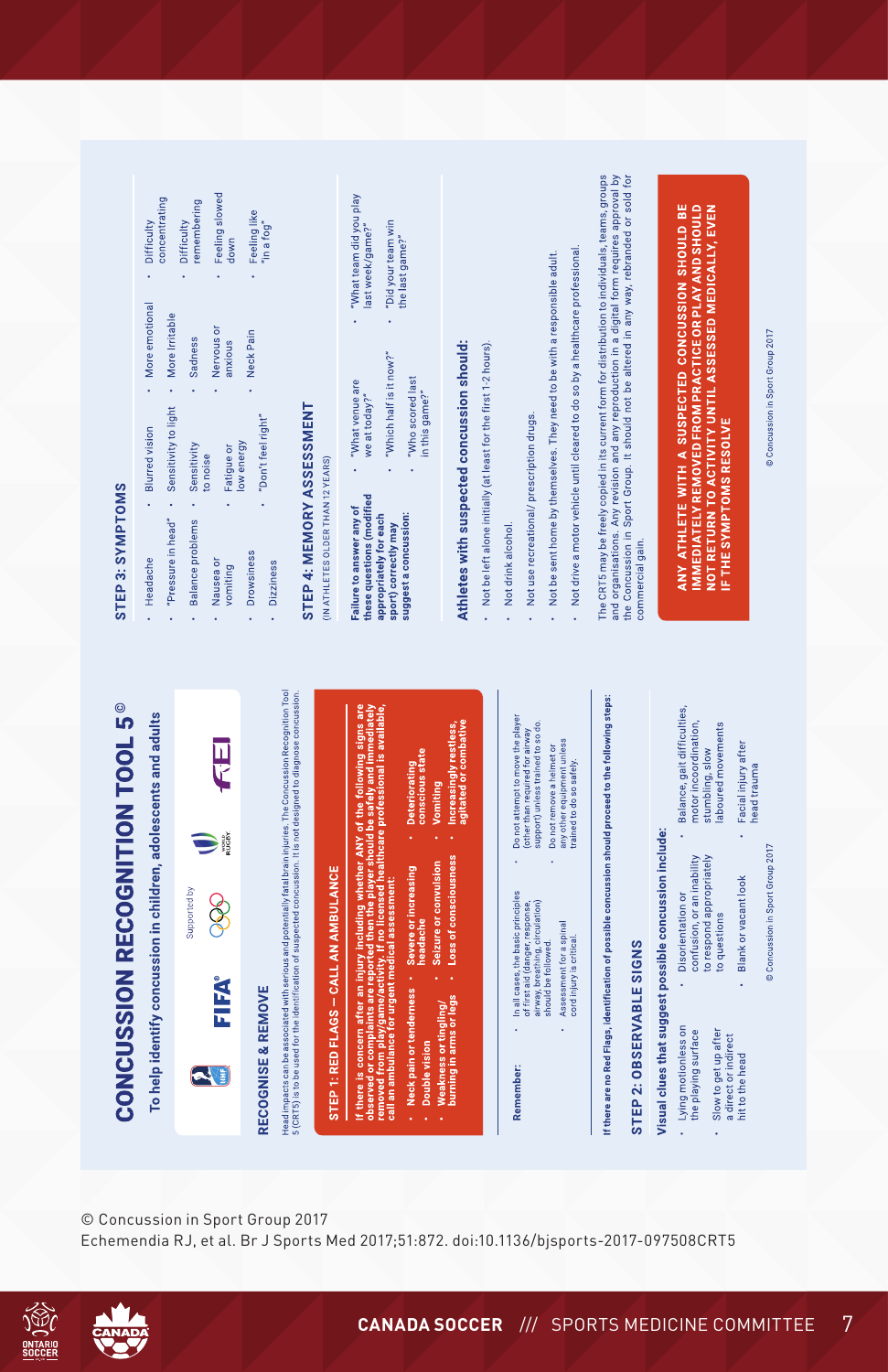# **REMOVE** - IF A SOCCER PLAYER HAS A SUSPECTED CONCUSSION HE OR SHE MUST BE REMOVED FROM ACTIVITY IMMEDIATELY.

Team-mates, staff, coaches, players or parents and guardians who suspect that a player may have concussion MUST work together to ensure that the player is removed from play in a safe manner.

If a neck injury is suspected the player should not be moved and should only be removed from the field of play by emergency healthcare professionals with appropriate spinal care training. Call 911. Activate your emergency action plan.

More severe forms of brain injury may be mistaken for concussion. If **ANY** of the following are observed or reported within 48 hours of an injury, then the player should be transported for urgent medical assessment at the nearest hospital (symptoms below). **Call 911.** Activate your emergency action plan.

- ▶ Neck pain or tenderness
- Deteriorating consciousness (more drowsy)
- $\blacktriangleright$  Increasing confusion or irritability
- Severe or increasing headache
- ▶ Repeated vomiting
- Unusual behavior change
- Seizure
- Double vision
- Weakness or tingling / burning in arms or legs

# **ANYONE WITH A SUSPECTED CONCUSSION SHOULD NOT:**

- be left alone until they have been assessed medically
- consume alcohol or recreational drugs in the first 24 hours, and thereafter should avoid alcohol or recreational drugs until free of all concussion symptoms
- drive a motor vehicle until cleared to do so by a medical doctor or nurse practitioner

# **RE-ENTRY** – A LICENSED HEALTHCARE PROFESSIONAL WITH EXPERTISE IN THE EVALUATION AND MANAGEMENT OF HEAD INJURY AND CONCUSSIONS MAY REVIEW A PLAYER WITH SUSPECTED CONCUSSION AT FIELD SIDE.

A player who has been removed from play who reports NO concussion symptoms and NO visual clues of a concussion can be returned to play. Any such player should be monitored for delayed symptoms, which may appear over the next 24-48 hours. If there is any doubt whether a player has sustained a concussion, they should be removed from play and undergo medical assessment by a medical doctor or nurse practitioner.





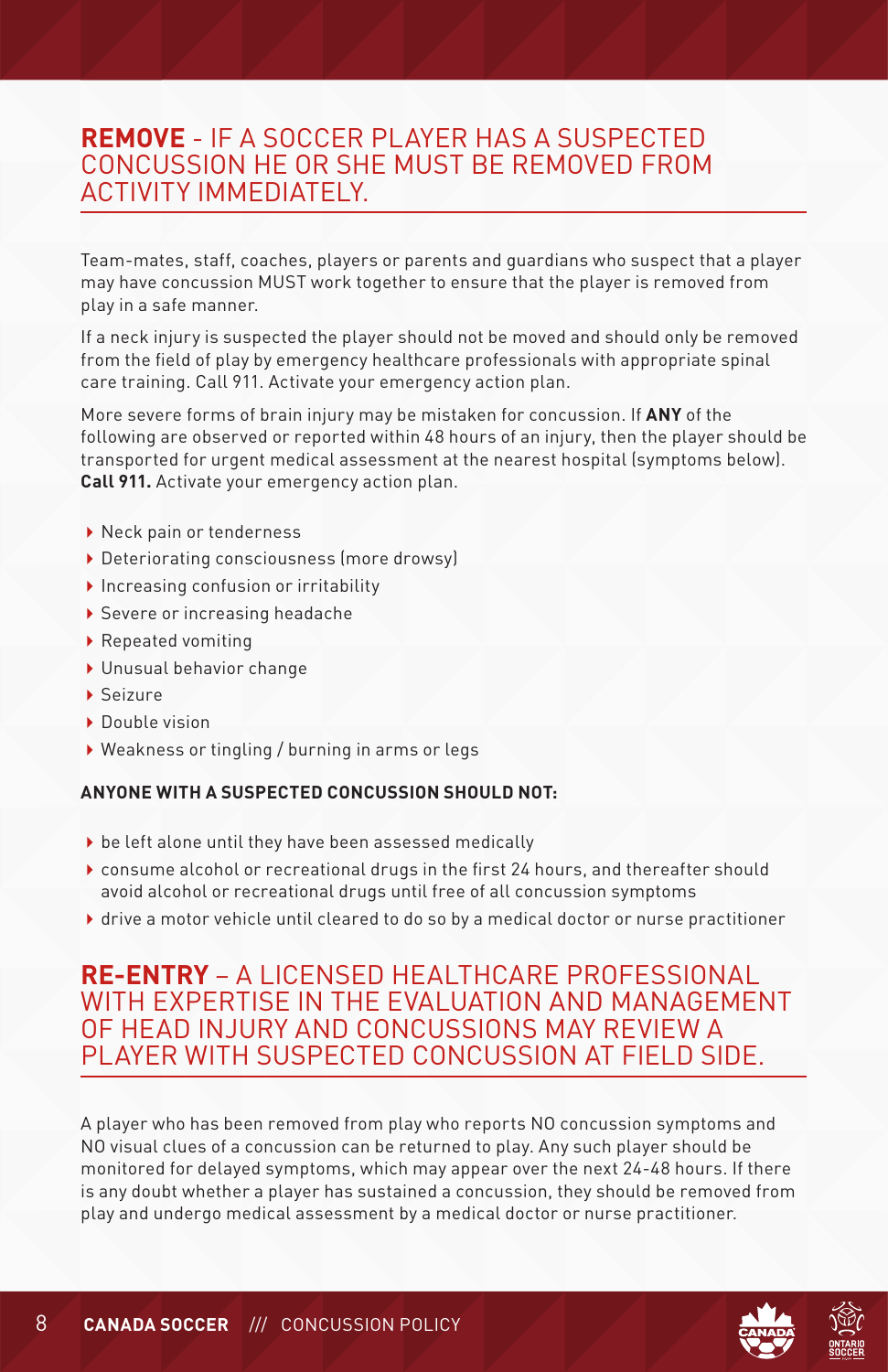# **REFER** - ONCE REMOVED FROM PLAY, THE PLAYER WITH SUSPECTED CONCUSSION MUST BE REFERRED TO A MEDICAL DOCTOR OR NURSE PRACTITIONER WITH TRAINING IN THE EVALUATION AND MANAGEMENT OF HEAD INJURY AND CONCUSSIONS.

All cases of suspected concussion require referral to medical doctors or nurse practitioners for diagnosis, even if the symptoms resolve.

In geographic regions of Canada with limited access to medical doctors (rural or northern communities), a licensed healthcare professional (i.e. nurse) with support from a medical doctor or nurse practitioner can provide this diagnostic evaluation.

# **REPORT** – COMMUNICATION BETWEEN PLAYERS, PARENTS, TEAM STAFF, AND THEIR HEALTH CARE PROVIDERS IS VITAL FOR THE WELFARE OF THE PLAYER.

Players, parents and guardians must disclose the nature of, and status of all active injuries (including concussions) to coaches and team staff.

Players need to be responsible for one another and encourage the disclosure of concussion symptoms.

For children and adolescents with suspected concussion who have not been directly transferred for medical management, coaches must communicate their concerns directly with the parents or guardians.

# **RECOVER** – AVOIDING PHYSICAL AND BRAIN ACTIVITIES THAT MAKE CONCUSSIVE SYMPTOMS WORSE IS THE CORNERSTONE OF CURRENT CONCUSSION MANAGEMENT.

The management of a concussion involves an initial limited period (<24-48 hours) of physical and brain rest.

Stage 1 of the Return-to-Soccer Strategy (see Return to Soccer Strategy, page 11) involves avoiding or limiting physical and brain activities that make concussive symptoms worse.

Once concussion related symptoms have resolved, the player may start Stage 2 and continue to proceed to the next level when he/she completes the stage without a recurrence of concussion-related symptoms.

In conjunction with your school and educational professionals and health care provider, recommendations will be made about whether it is appropriate to take time away from school, or whether returning to school should be done in a graded fashion, this is called "return to learn".

Your health care provider will also make recommendations about whether it is appropriate to take time away from work, or whether returning to work should be done in a graded fashion, this is called "return to work".

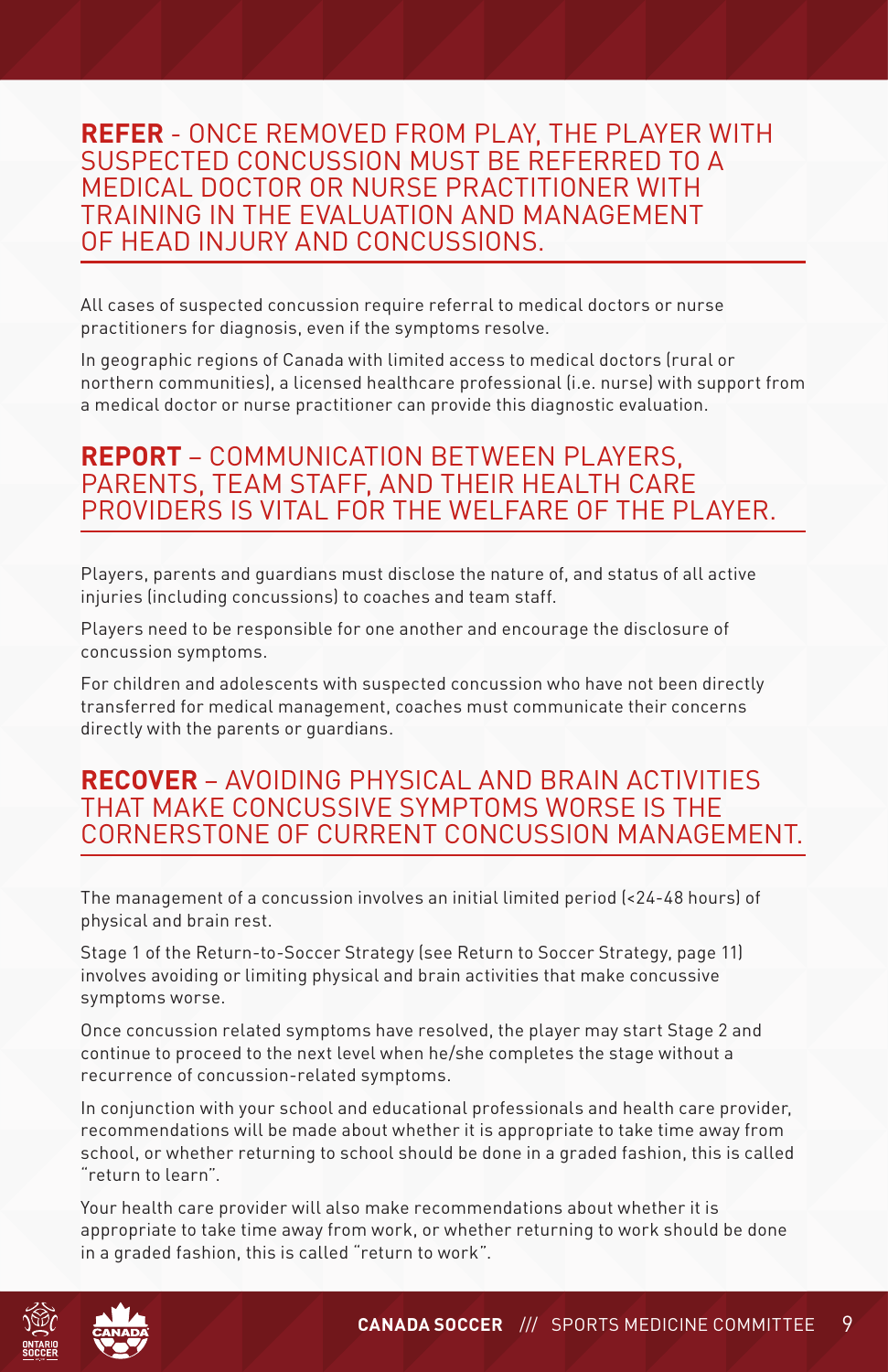# **RETURN TO PLAY**

Players who have been removed from play and referred for medical assessment for a suspected concussion who provide a completed Concussion Assessment Medical Report that is signed by a medical doctor or nurse practitioner which documents NO active concussion may participate in training sessions and game play.

Players who have been removed from play and referred for assessment for a suspected concussion who provide a completed Concussion Assessment Medical Report that is signed by a medical doctor or nurse practitioner which documents a concussion diagnosis may participate in training sessions (Stage 3 and 4) within the Return-to-Soccer Strategy (next page), once they or their parents/guardians report NO concussion symptoms and successfully completing Stage 2 (15 minutes of light aerobic activity).

Players who have concluded Stage 4 within a Return-to-Soccer Strategy who provide a second completed Concussion Assessment Medical Report that is signed by a medical doctor or nurse practitioner which documents recovered concussion may participate in full contact training sessions (Stage 5) and subsequently, game play within the Returnto-Soccer Strategy (next page), if they remain clear of concussion symptoms.

# **REASSESS**

A player with prolonged concussion recovery (>4 weeks for youth athletes, >2 weeks for adult athletes), or recurrent or complicated concussions, should be assessed and managed by a medical doctor with experience in sports-related concussions, working within a multidisciplinary team.